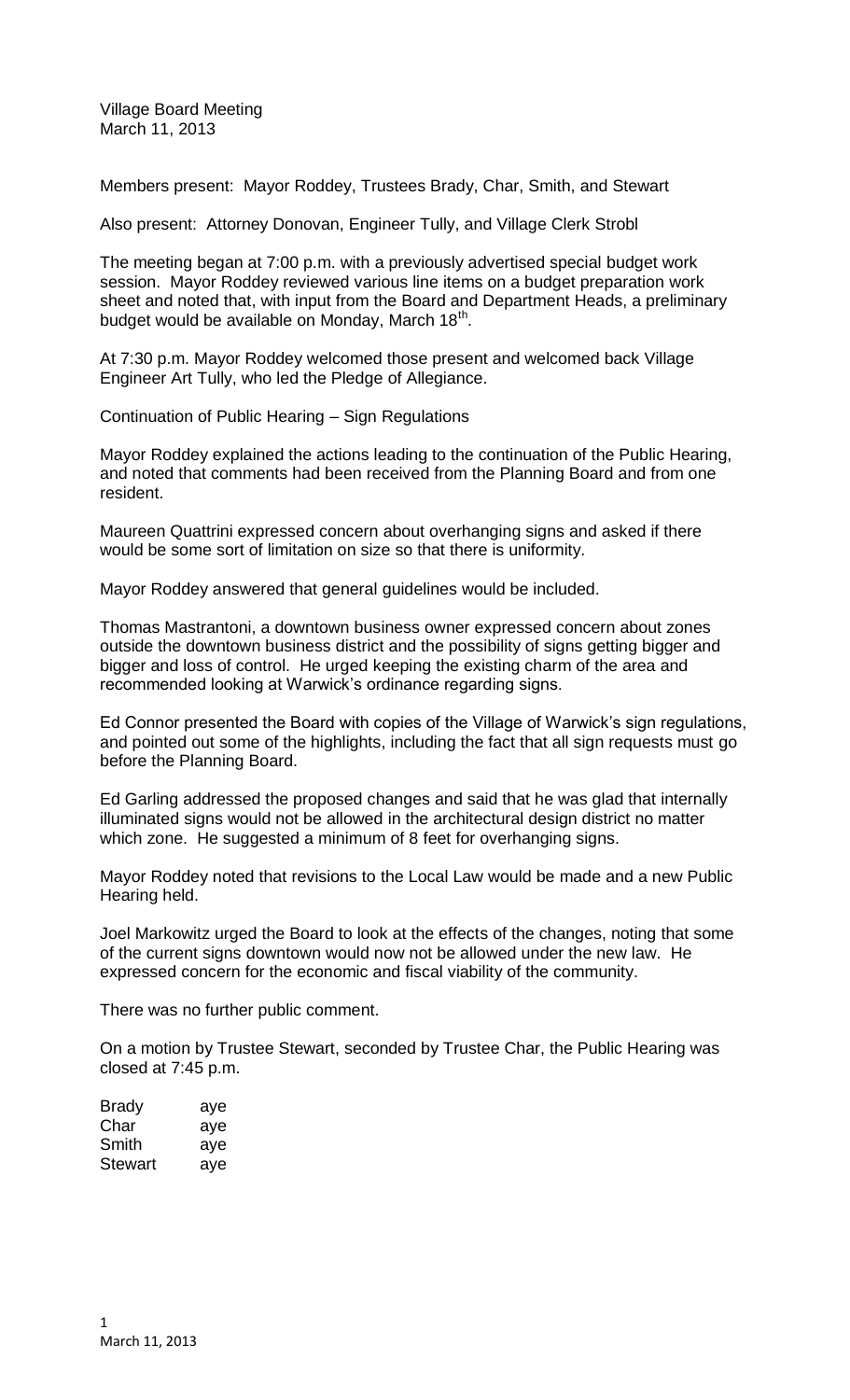#### **Minutes**

On a motion by Trustee Brady, seconded by Trustee Char, the Minutes of the February 25, 2013 Village Board Meeting were accepted as submitted.

| Brady   | aye |
|---------|-----|
| Char    | aye |
| Smith   | aye |
| Stewart | aye |

On a motion by Trustee Smith, seconded by Trustee Stewart, the Minutes of the March 4, 2013 Village Board Work Session were accepted as submitted.

| Brady          | aye |
|----------------|-----|
| Char           | aye |
| Smith          | aye |
| <b>Stewart</b> | aye |

## **Communications**

Mayor Roddey read a letter from the Social Marketer and Communications Coordinator of the Orange County System of Care. The letter detailed plans for an Awareness Walk to be held on the Heritage Trail on May 4, 2013, and included comments from Chief Watt.

On a motion by Trustee Char, seconded by Trustee Brady, approval for the event was granted, pending receipt of insurance and indemnification.

| <b>Brady</b> | aye |
|--------------|-----|
| Char         | aye |
| Smith        | aye |
| Stewart      | aye |

Items of Business

Trustee Brady moved the following, which was seconded by Trustee Smith:

The Village Board of the Village of Goshen hereby schedules the Public Hearing on the proposed 2013/2014 budget for April 8, 2013, at 7:30 p.m. or as soon thereafter as may be heard.

| <b>Brady</b>   | aye |
|----------------|-----|
| Char           | aye |
| Smith          | aye |
| <b>Stewart</b> | aye |

On a motion by Trustee Brady, seconded by Trustee Smith, Manuel Orellana and Michael Sullivan are hereby authorized to attend the NYWEA seminar on Confined Space Awareness April 8, 2013, at the Wallkill Golf Course in Wallkill NY. It is understood that the total cost of this training is \$80.00.

| Brady   | aye |
|---------|-----|
| Char    | aye |
| Smith   | aye |
| Stewart | aye |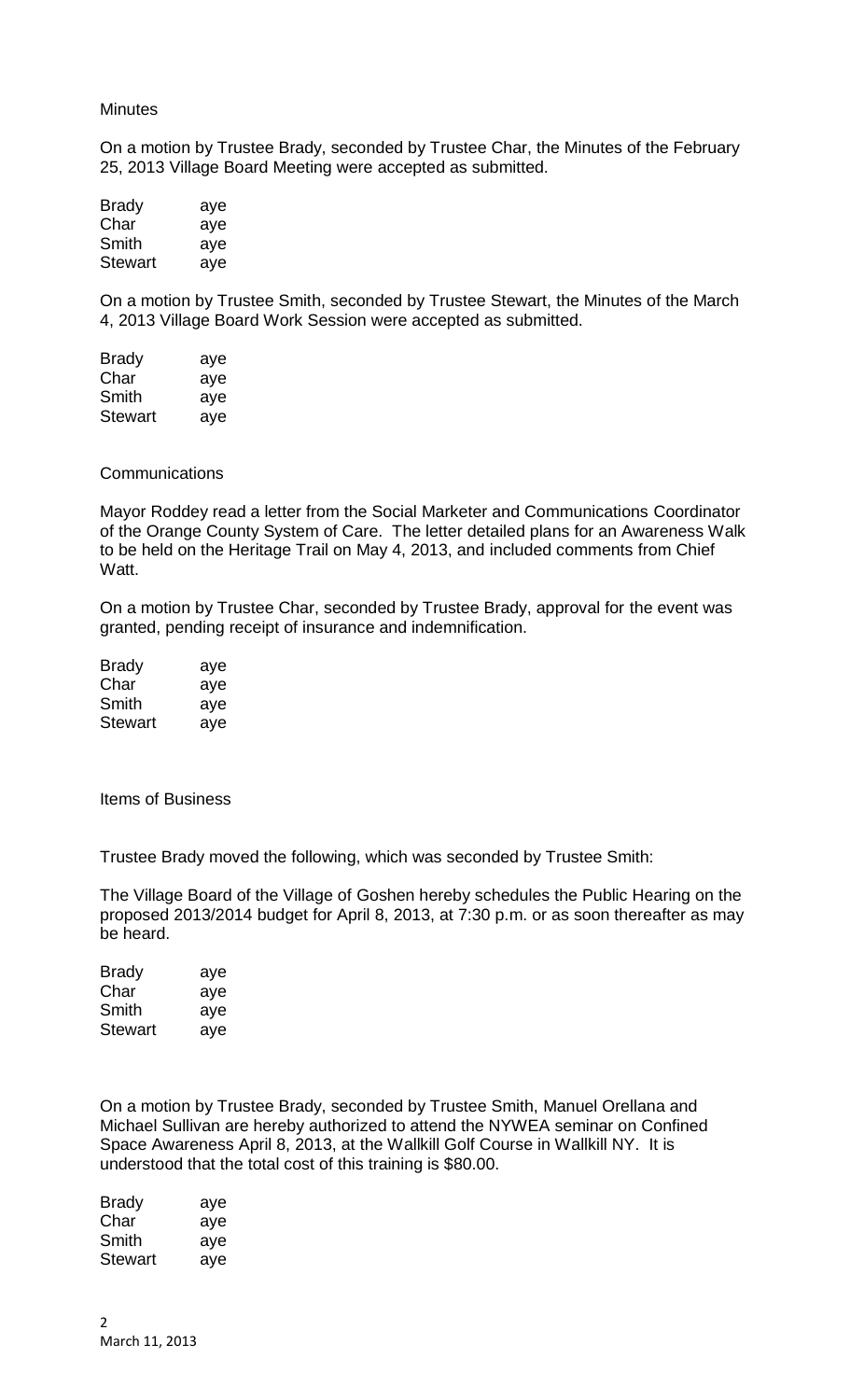On a motion by Trustee Brady, seconded by Trustee Stewart, Manuel Orellana, Manuel A. Orellana, Brian Ritchings, and Michael Sullivan are hereby authorized to attend the Hudson Valley Water Works Seminar, to be held March 21, 2013, at the Village of Montgomery Senior Center. The total cost of this seminar is \$120.00 and participants will earn 5.5 contact hours toward water certificates and 5.0 contact hours toward wastewater certificates.

| <b>Brady</b>   | aye |
|----------------|-----|
| Char           | aye |
| Smith          | aye |
| <b>Stewart</b> | ave |

Mayor Roddey reviewed the revised Refuse Removal Agreement between the Village and the Goshen Central School District, which will be reviewed by the School prior to a vote.

### **REFUSE REMOVAL AGREEMENT BETWEEN VILLAGE OF GOSHEN AND THE GOSHEN CENTRAL SCHOOL DISTRICT**

THIS AGREEMENT made March\_\_\_, 2013 by and between the VILLAGE OF GOSHEN, with an office for doing business at 276 Main Street, Goshen, New York (hereinafter referred to as the "VILLAGE") and THE GOSHEN CENTRAL SCHOOL DISTRICT, with an office for doing business at 227 Main Street, Goshen, New York (hereinafter referred to as the "SCHOOL DISTRICT").

WHEREAS, the Village, through its Department of Public Works, has collected garbage and refuse from residential establishments within its municipal boundaries; and

WHEREAS, the School District desires to have the Village pick up garbage and refuse from its school facilities; and

WHEREAS, the parties hereto have arrived at an agreement concerning the terms and conditions under which the Village will pick up the garbage and refuse from the School District;

NOW, THEREFORE, in consideration of the mutual promises and covenants hereinafter set forth and for the good and valuable consideration the Village and School District agree as follows:

1. Term: The Village agrees to pick up garbage and refuse three times per week, according to the Village's Department of Public Works schedule for a period three years, effective July 1, 2013.

2. Cost: The fee for this pick up will be \$39,500 for the first year per annum; \$40,000 for the second year per annum; and \$40,500 for the third year per annum. The aforementioned shall be paid quarterly in advance.

3. Tipping Costs: It is understood and agreed that the fee for this service is predicated upon tipping fees at Orange County Transfer Station or Northern Recycling (Waste Management) being \$80.00 per ton. If the tipping fee incurred by the Village should increase by more than 5% during the term of this Agreement, the fee for pick-up set forth in paragraph 2 above shall be adjusted upward by an amount equal to the increased tipping fee charged to the Village.

4. Dumpsters:The School District shall furnish, at its sole cost and expense, dumpsters compatible with the Village's refuse pick up equipment and the Village shall have no responsibility for furnishing the dumpsters or maintaining them.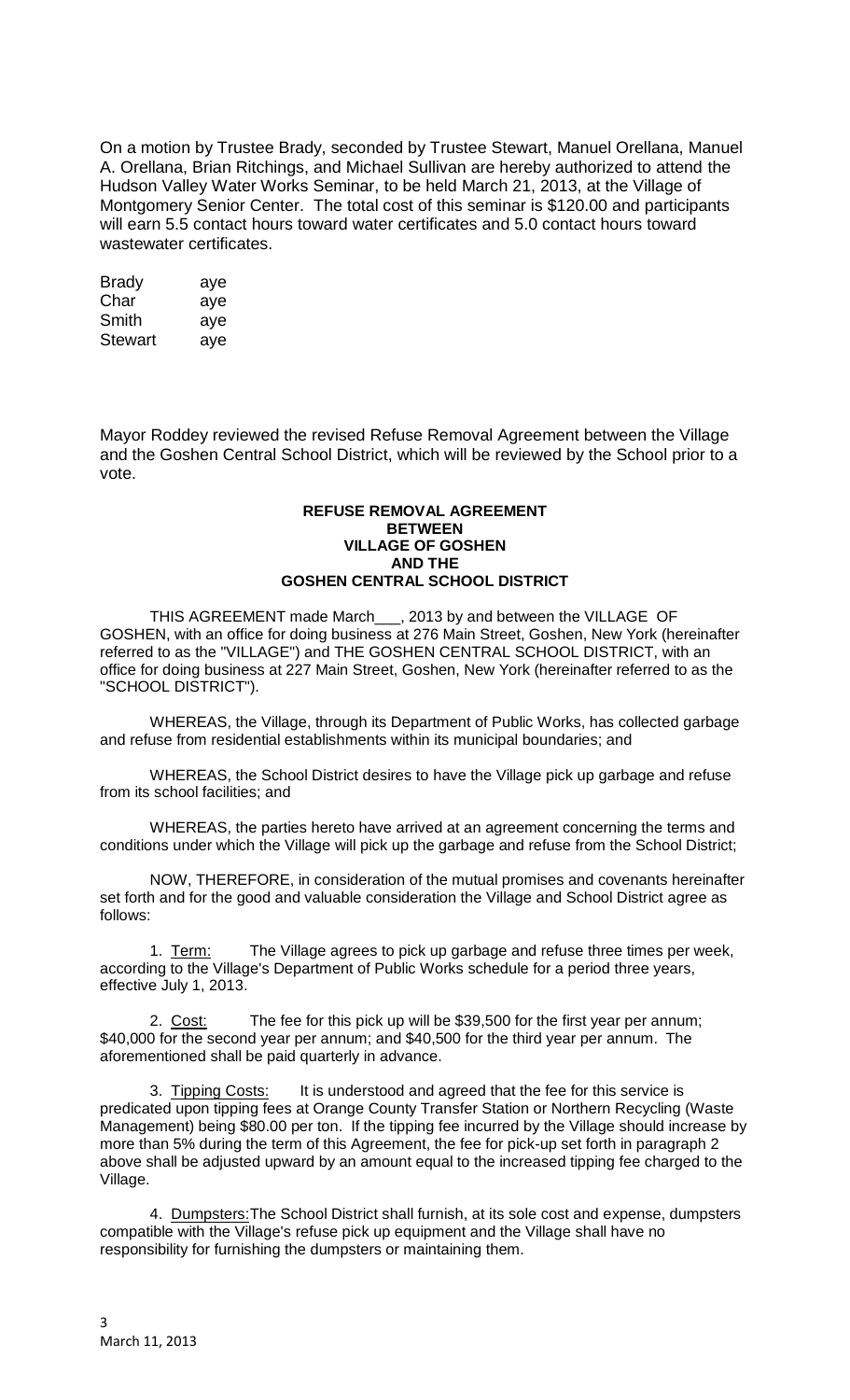5. School District Employee: The School District shall have one of its employees available at 7:00 am three days per week to assist the Village personnel in retrieving the garbage. This employee shall be available three days per week at the same time and place determined in advance by and between the School District and the Village.

6. Insurance: The School District shall maintain all statutory insurance for this employee including workman's compensation insurance and shall maintain liability insurance from its existing carrier naming the Village as an additional insured in the sum of at least \$1,000,000.

7. Type of Refuse: No Toxic Substances, Etc.: It is understood and agreed that the School District shall only deposit in its dumpsters garbage and refuse that has been generated from school business and appropriate for dumping at Orange County Transfer Station or Northern Recycling (Waste Management). The School District shall not in any way include within its garbage toxic wastes, toxic materials, medical wastes, needles, chemicals, paints, insecticides, or other harmful or obnoxious substances which are not permitted in the landfill. School District's employees' private garbage shall not be included in the pick up.

8. Renewal: It is understood and agreed that the parties hereto may elect to renew this agreement beyond its current terms. In that event the Village and School District shall agree upon the yearly cost for said pick up and shall in addition include all the terms of this agreement in any future contract including but not limited to the School District's obligation to assume any increase in tipping fees throughout the term of this agreement.

9. Interpretation: This agreement shall be construed and interpreted pursuant to the laws of the State of New York.

10. Binding Effect: This agreement shall be binding upon the parties hereto, their heirs, successors and assigns.

11. Modification: This agreement may not be changed or modified except in writing.

## **VILLAGE OF GOSHEN**

**BY:\_\_\_\_\_\_\_\_\_\_\_\_\_\_\_\_\_\_\_\_\_\_\_\_\_\_\_\_\_\_\_\_\_\_\_\_\_\_\_\_\_\_\_\_**

**Kyle Roddey, Mayor** 

**DATE:\_\_\_\_\_\_\_\_\_\_\_\_\_\_\_\_**

# **GOSHEN CENTRAL SCHOOL DISTRICT**

**BY:** 

 **Daniel T. Connor, Superintendent** 

**DATE:\_\_\_\_\_\_\_\_\_\_\_\_\_\_\_\_\_**

### Mayor/Trustee Comments

Trustee Brady spoke about yesterday's incredible St. Patrick's Day Parade in Goshen, calling the event 'a home run'.

Trustee Stewart reported for the DPW that crews were plowing and salting due to the recent snow storm, and that crews performed an expeditious clean up after the parade.

Trustee Char noted that it was great to see 30,000 happy people in Goshen yesterday.